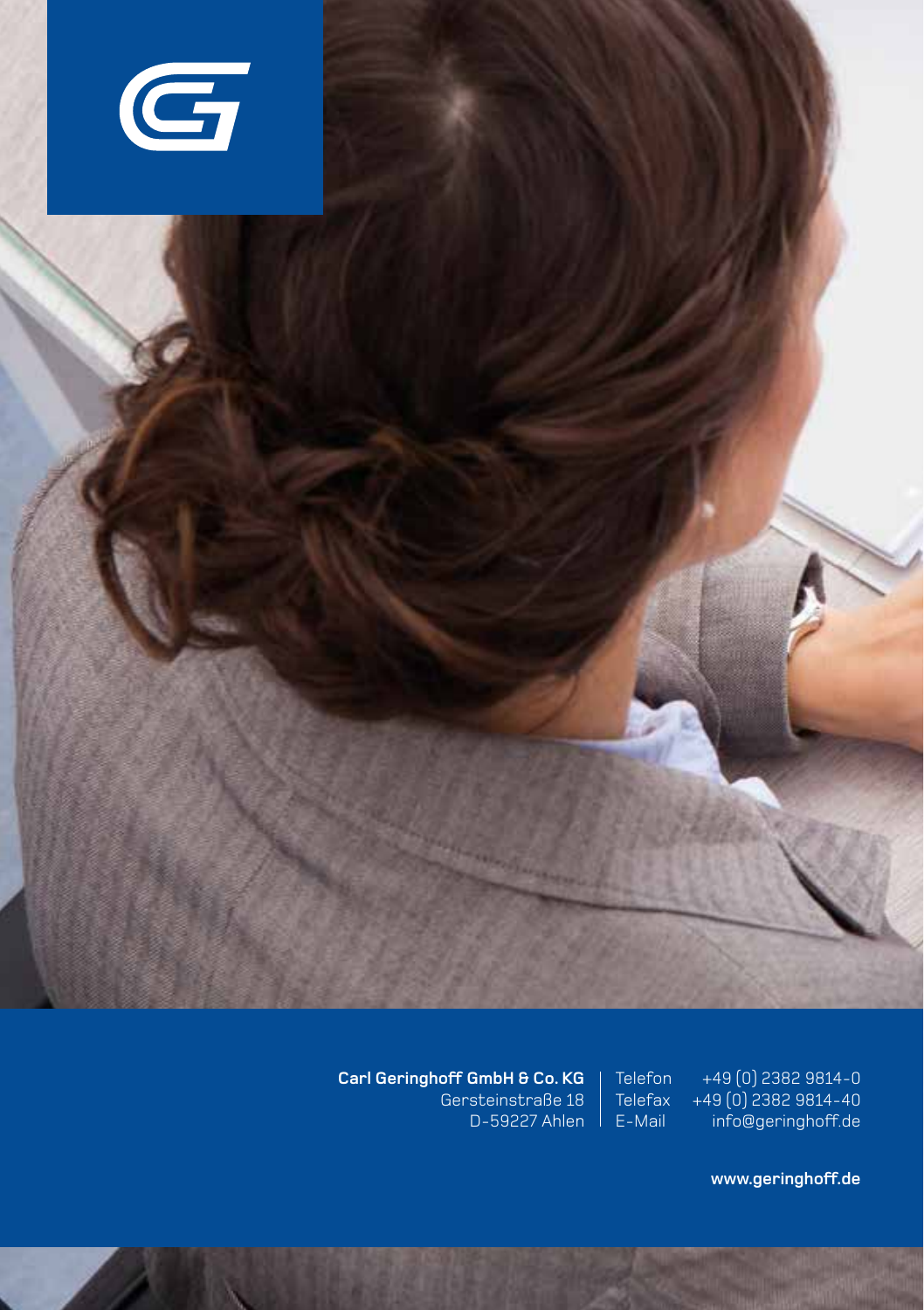



Purchasing Conditions <sub>三</sub>

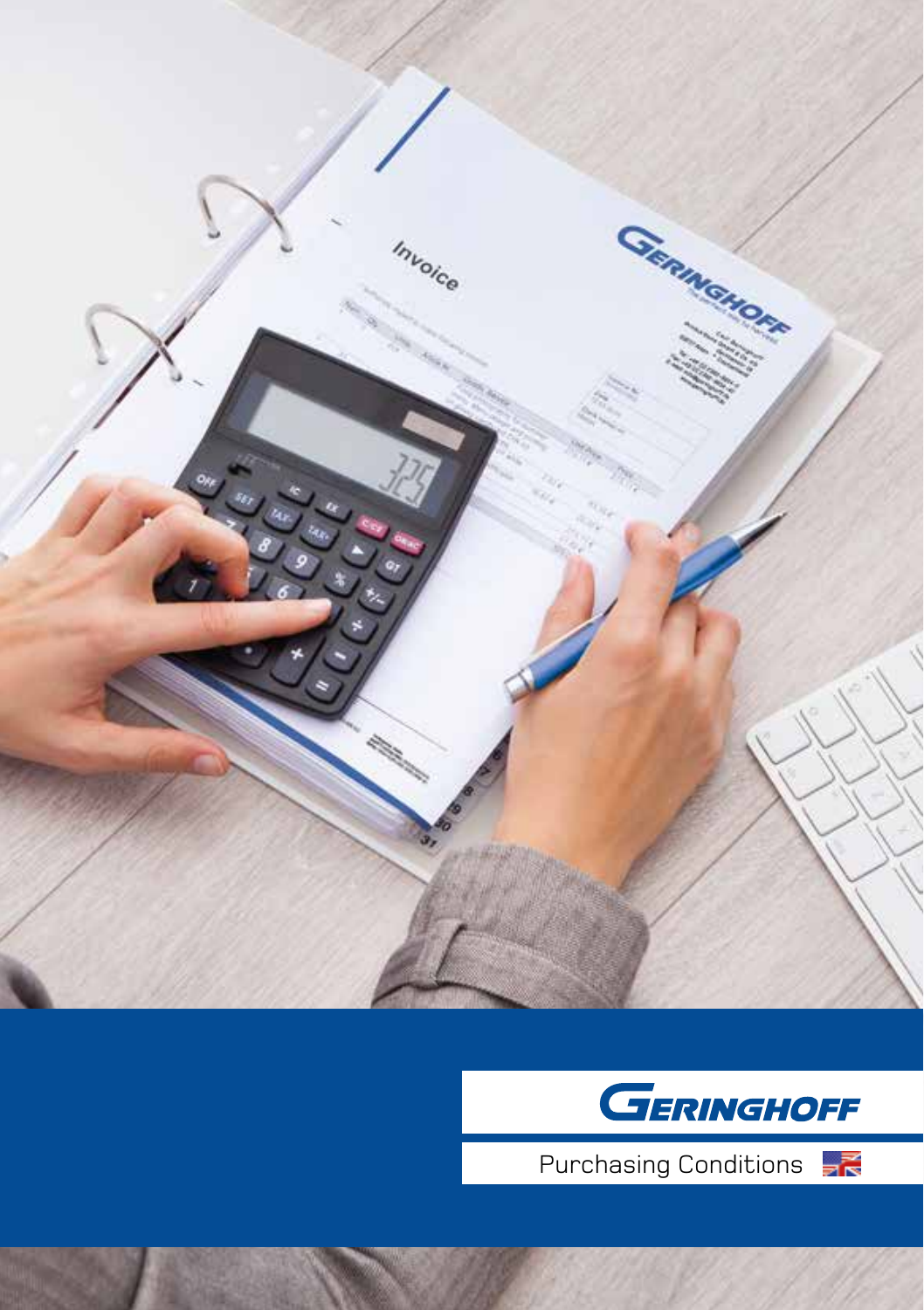

# Preface.

*The Geringhoff Purchasing Conditions apply in their respective version for all business relationships with business partners and suppliers of Geringhoff.*

*Other general terms of business shall not apply even if they are not explicitly contradicted in individual cases. In addition to the Geringhoff conditions of purchase supplemental policies are required to accompany the Geringhoff procurement process with:*

- *- Supplier Guide Lines*
- *- Logistics manual*

Blucenus

Ludger Reckmann **CTO** 

-Httuitto

Marc Kirchhof Head of Quality

人瓜松

Jürgen Eickhölter Head of Purchasing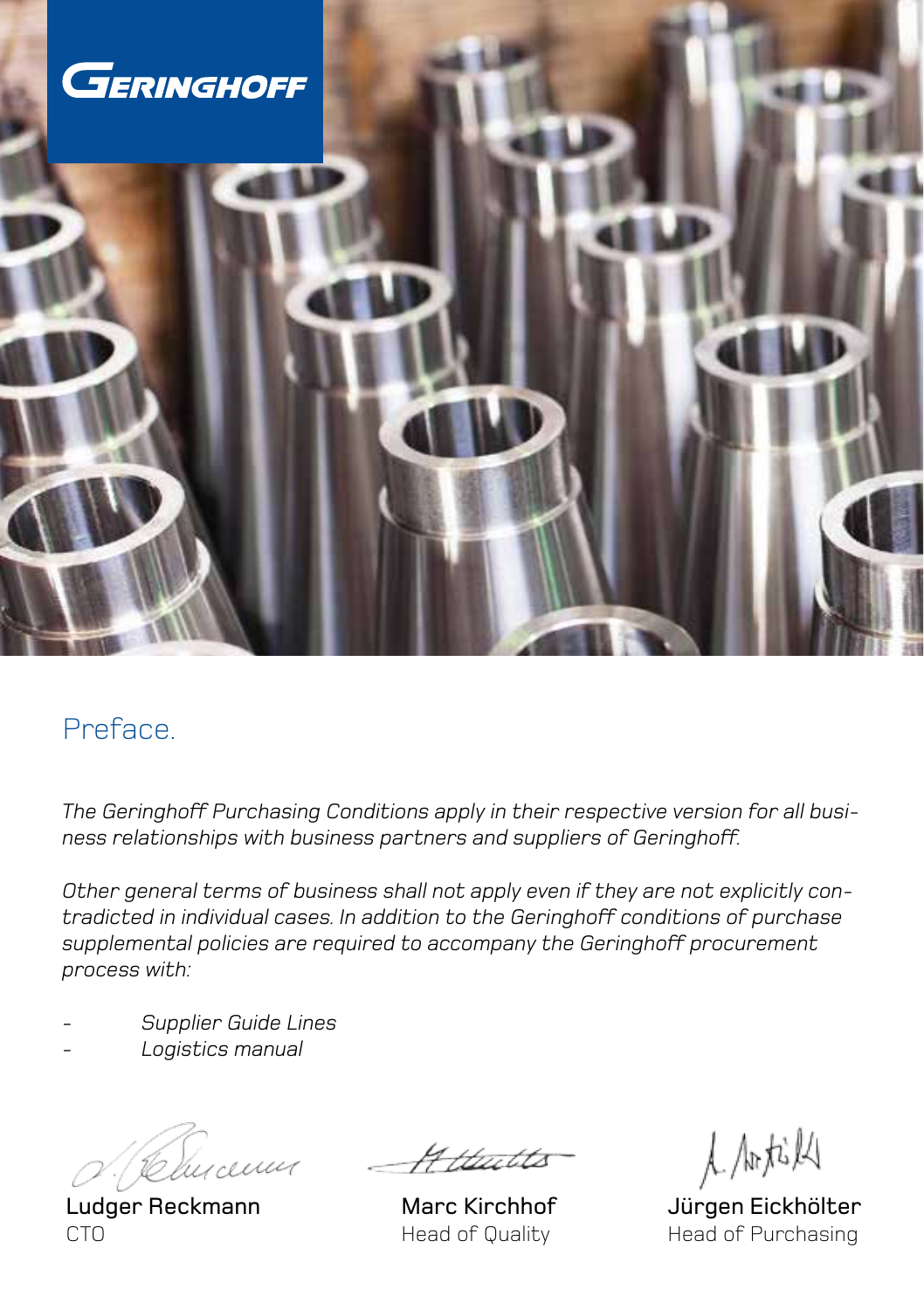

| Contents                                               |    |
|--------------------------------------------------------|----|
| §1 Scope                                               | 05 |
| § 2 Orders and Assignments                             | 05 |
| § 3 Delivery time and delivery, transfer of risk       | 06 |
| § 4 Prices, terms of payment, invoicing data           | 06 |
| § 5 Reservation of ownership                           | 07 |
| § 6 Warranty                                           | 08 |
| § 7 Product liability                                  | 09 |
| § 8 Industrial property rights                         | 09 |
| § 9 Spare parts                                        | 10 |
| § 10 Non-disclosure                                    | 10 |
| § 11 Assignment of claims                              | 11 |
| § 12 Place of fulfilment, jurisdiction, applicable law | 11 |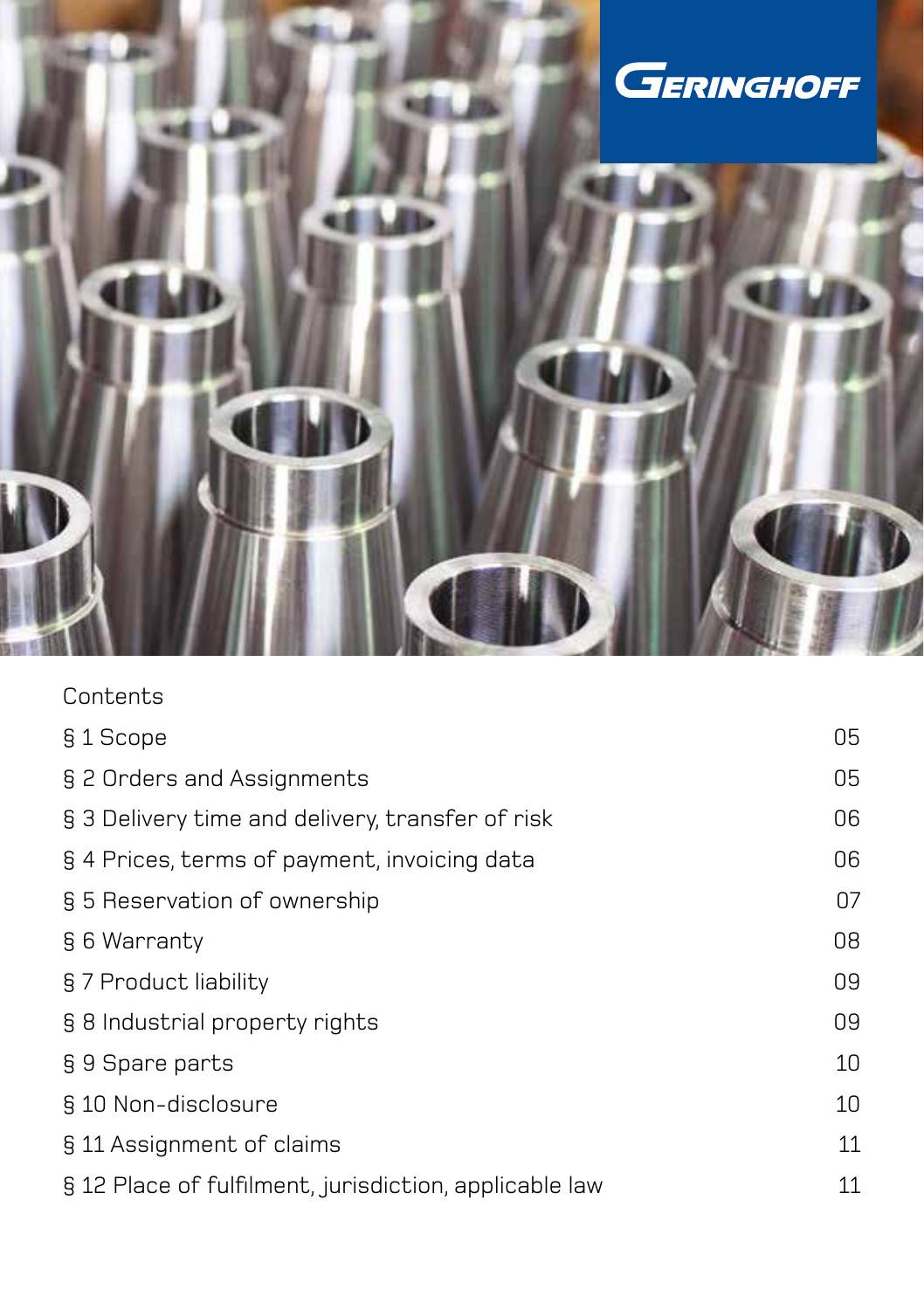

Purchasing Conditions

# of Carl Geringhoff GmbH & Co. KG

# § 1 Scope

1. All deliveries, services and proposals of our suppliers are based exclusively on these General Conditions of Purchase. These conditions are part of all contracts which we conclude with our suppliers on any delivery or service offered by them. They shall also apply to all future deliveries, services and proposals for the principal, even if they are not additionally and separately agreed.

2. Any general business terms and conditions of our suppliers or of any third party shall not apply, even if we do not explicitly and separately declare their invalidity in individual cases. In particular, acceptance of a delivery or payment for a certain delivery shall not be considered as an act of acknowledging any business terms and conditions of the supplier. Even if we refer to a document which contains the business terms and conditions of the supplier or of any third party or which refers to them, this does not imply our consent to the validity of those terms and conditions.

# § 2 Orders and Assignments

1. Any contract conclusion and modification or amendment, as well as any potential subsidiary agreement are required in writing.

2. Only orders placed in writing are legally binding. In the event of a verbal or telephone order, this order will only become legally binding if it is subsequently submitted in writing. Any difference between an order confirmation and an order requires our written confirmation.

3. In so far as our proposals do not explicitly include a validity period, we feel obliged to adhere to a validity period of one week from the date of proposal. The date on which we receive a declaration of acceptance in our company will count for evaluation, whether an acceptance letter has arrived within the validity period or not.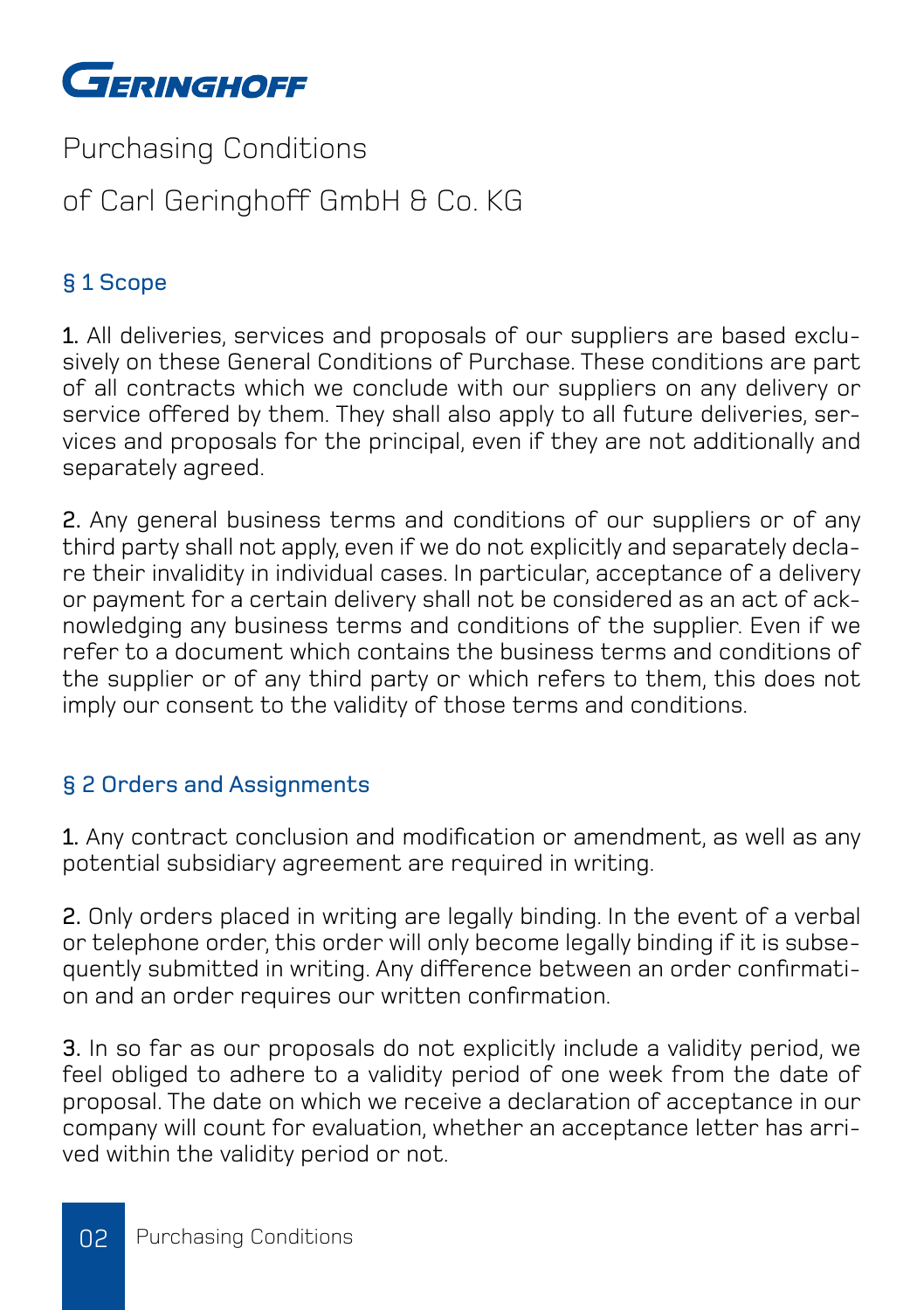

4. We are entitled to cancel the contract by written declaration with indication of reasons at any time, if we can no longer use the ordered products in our business due to circumstances which occurred after conclusion of contracts.

## § 3 Delivery time and delivery, transfer of risk

1. The scope of delivery is derived from the order.

2. The delivery time specified in the order (delivery date or period) is binding. Premature deliveries and partial deliveries are strictly inadmissible. However, we are entitled to request partial or advance deliveries.

3. The supplier is obliged to immediately inform us in writing, if any circumstances occur or become knowledgeable to the supplier, which result in the fact that the agreed delivery time cannot be met.

4. If the date at which delivery must be made at the latest can be determined based on the contract, then the supplier shall be in default upon expiry of this day, and no written reminder shall be required on our part.

5. In the event of a default in delivery, we shall be entitled to all statutory rights without any restriction. In particular, we are entitled to claim for compensation or to cancel the contract once an appropriate period of grace has lapsed without successful delivery.

6. As long as no different agreement has been made in writing, all deliveries shall be made "free buyers address".

7. The risk is only transferred to our company upon handing the goods over at the agreed destination, even if shipment has been agreed.

### § 4 Prices, terms of payment, invoicing data

1. The price specified in the order is binding. As long as nothing different is specified, all prices are considered as net prices excluding the currently valid VAT rate.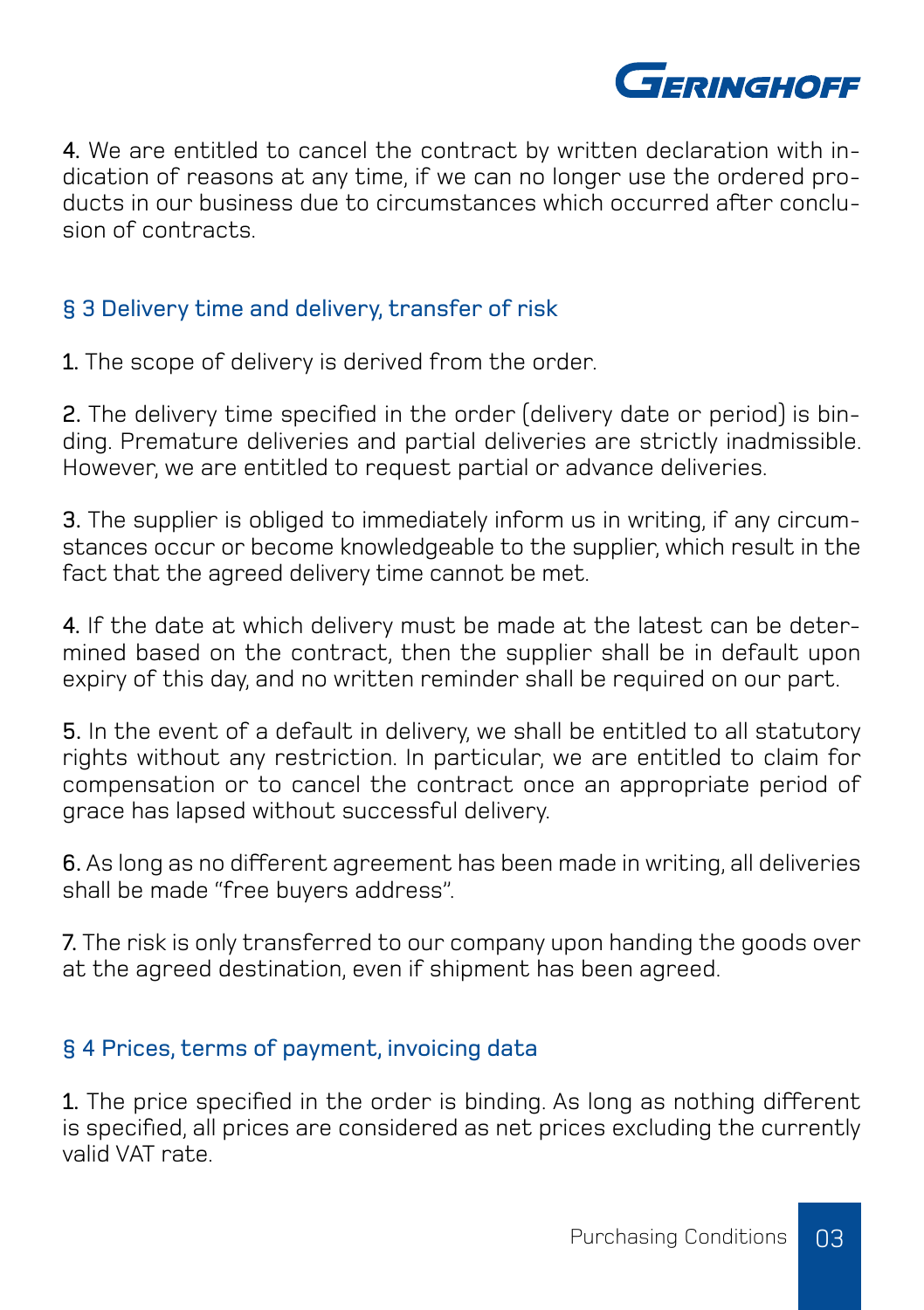

2. If not stated otherwise in writing, the price shall include delivery and transport "free buyers address" and including packaging.

3. As long as nothing different was agreed, we will pay the purchase price within 14 days from delivery of goods and receipt of invoices with a 3% cash discount, or within 30 days net. Prerequisite for this is that the ordered goods were received at the predefined destination and that the goods are free of defects.

4. All payments are made under reserve of any potential compensation claim due to any defect that might be detected at a later stage only.

5.Our ordering number, the parts number, delivery quantity and delivery address must be specified in all order confirmations, delivery documents and invoices. The VAT rate as applicable at the current point in time must additionally be specified in the invoice. Improper invoices might be rejected by our company and considered as not issued. If any improper invoice is accepted by us, and if processing the invoice is delayed within our regular business process due to missing information on the invoice, the payment terms indicated in section 3 shall be extended by the period of such delay. Our entitlement for a cash discount remains unaffected by this.

Should several invoices arise, they should be summarised to one collective invoice per calendar week.

#### § 5 Reservation of ownership

1. We reserve the right of property respectively copyrights on all orders and assignments submitted by us, as well as on all drawings, pictures, calculations, descriptions and other documents made available to the supplier. The supplier must never make any of these items available to any third party, nor disclose them to any third party, use or copy them, be it by the supplier itself or by any third party.

Suppliers are entitled to ownership on the tools and pieces of equipment. as long as they are required for fulfilling their obligation to deliver to our company under the contract. Suppliers must return these documents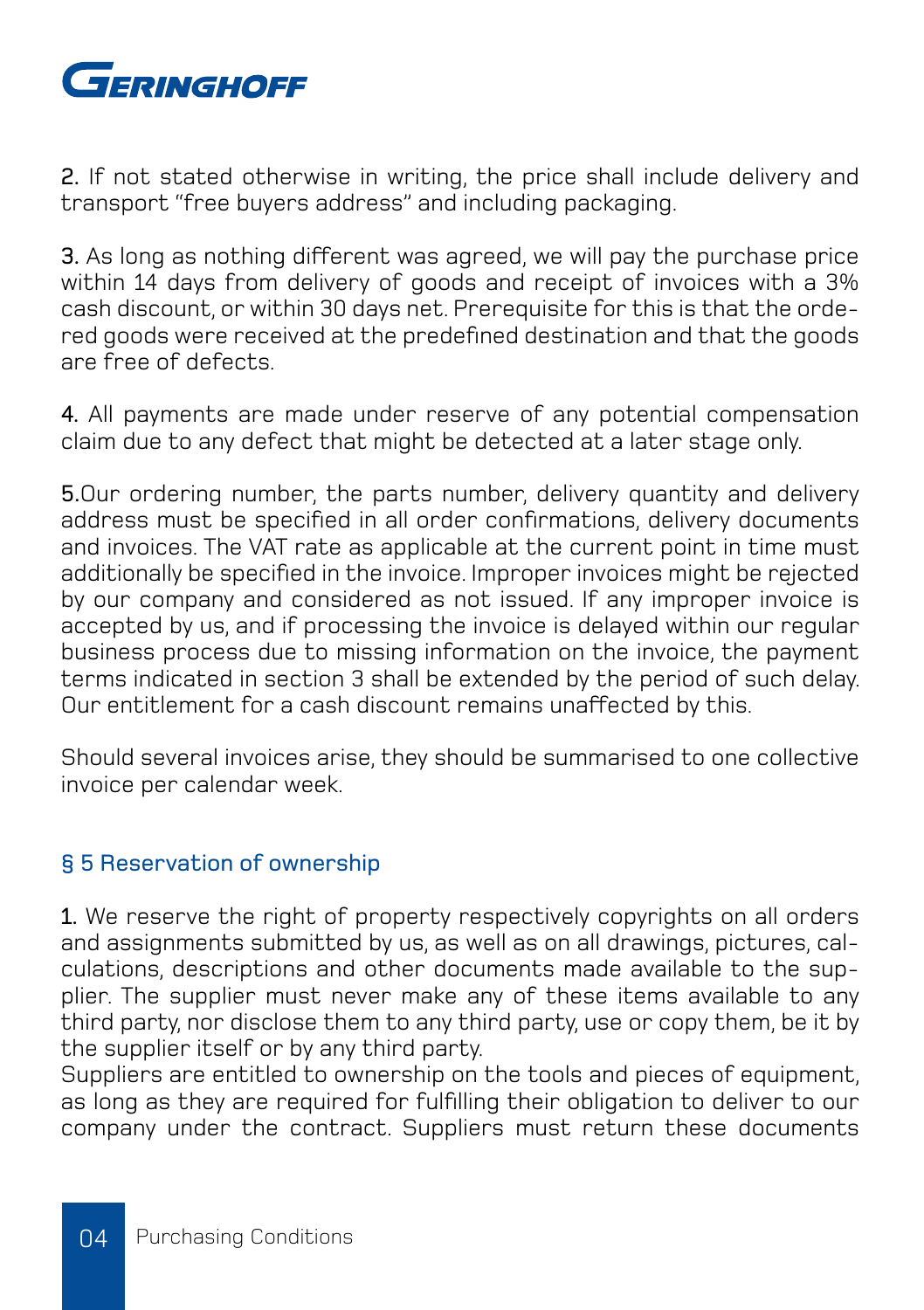

completely, including all potentially made copies, to us upon our request and under exclusion of any right of retention, if they are no longer required in the proper course of business of the supplier, if insolvency proceedings are filed regarding the estate of the supplier, or if negotiations do not lead to a conclusion of contracts. In these cases we are entitled to repossess all tools and pieces of equipment with immediate effect.

2. Any tools, equipment or models, which were provided by us to the supplier, or which are manufactured for the purpose of the contract, and are additionally charged by the supplier, remain in our possession or pass into our possession. They must be identified by the supplier as our property, be carefully stored and protected from any kind of damage, and only be used for the purpose of this contract. Suppliers are obliged to take out insurance for damage by fire, water and theft at the replacement value and at their own expense on all tools and pieces of equipment, and to submit a corresponding confirmation by the insurance company to us upon our first request. Any expenses for maintenance and repair of these items shall be borne by the supplier, as long as nothing different was agreed. As far as these costs are a result of defects of such objects manufactured by the supplier or of improper use on the part of the supplier, its employees or any other vicarious agent of the supplier, they must solely be borne by the supplier under all circumstances. The supplier must notify our company immediately of any other than insignificant damage to these objects. Following our request, the supplier is obliged to return these objects to us in proper condition, if they are no longer required for fulfilment of contracts concluded with us.

3. Any right of retention of ownership on the part of the supplier shall only apply as long as it refers to our obligation to pay for the corresponding products, on which the supplier reserves the right of ownership. Any kind of extended ownership retention is in particular inadmissible.

#### § 6 Warranty

1. In the event of any defect, we are entitled to our statutory rights without any restriction. However the warranty period however amounts to 36 months, in this case.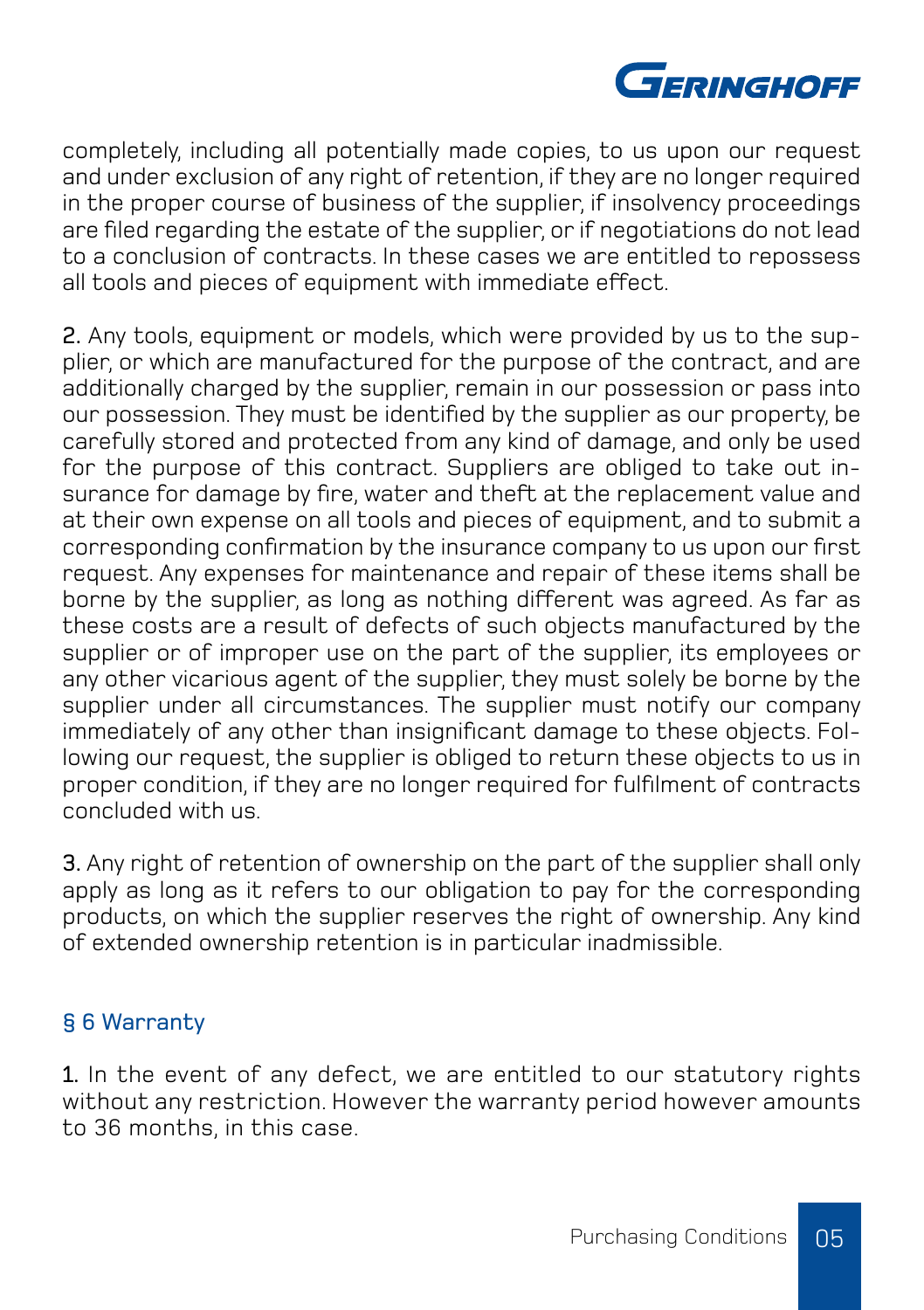

2. By accepting or approving any submitted patterns or samples, we do not waive our right to warranty claims.

3. Upon receipt of our written notice of defects by the supplier, the limitation period for warranty claims shall be inhibited. In the event of replacement delivery or elimination of defects, the warranty period for replaced or repaired parts shall restart, except in cases where we had to assume from the behaviour of the supplier, that the supplier did not consider itself obliged to this activity, but carried out the replacement or defect elimination purely as an act of goodwill or for similar reasons.

#### § 7 Product liability

1.The supplier is responsible for all claims asserted by any third party due to any personal injury or damage to property caused by any faulty product delivered by the supplier. In this case, the supplier is obliged to indemnify us from any liability resulting from this. If we are obliged to make a product recall with respect to any third party due to any defect of a product delivered by the supplier, all costs in connection with this product recall activity shall be borne by the supplier. We will inform the supplier of the contents and scope of such product recall activity to be carried out, as far as it is possible and reasonable, and will give the supplier an opportunity to submit a response statement. All other statutory rights remain unaffected.

2. The supplier is obliged to maintain a product liability insurance including a limit of indemnity of at least 3 million Euros per event of personal injury/ damage to property. Proof of this insurance must be produced upon request.

### § 8 Industrial property rights

1.Suppliers are responsible for ensuring that no rights of any third party, be it directly or indirectly, are infringed in connection with their delivery. and that in particular, no copyrights and property rights are broken.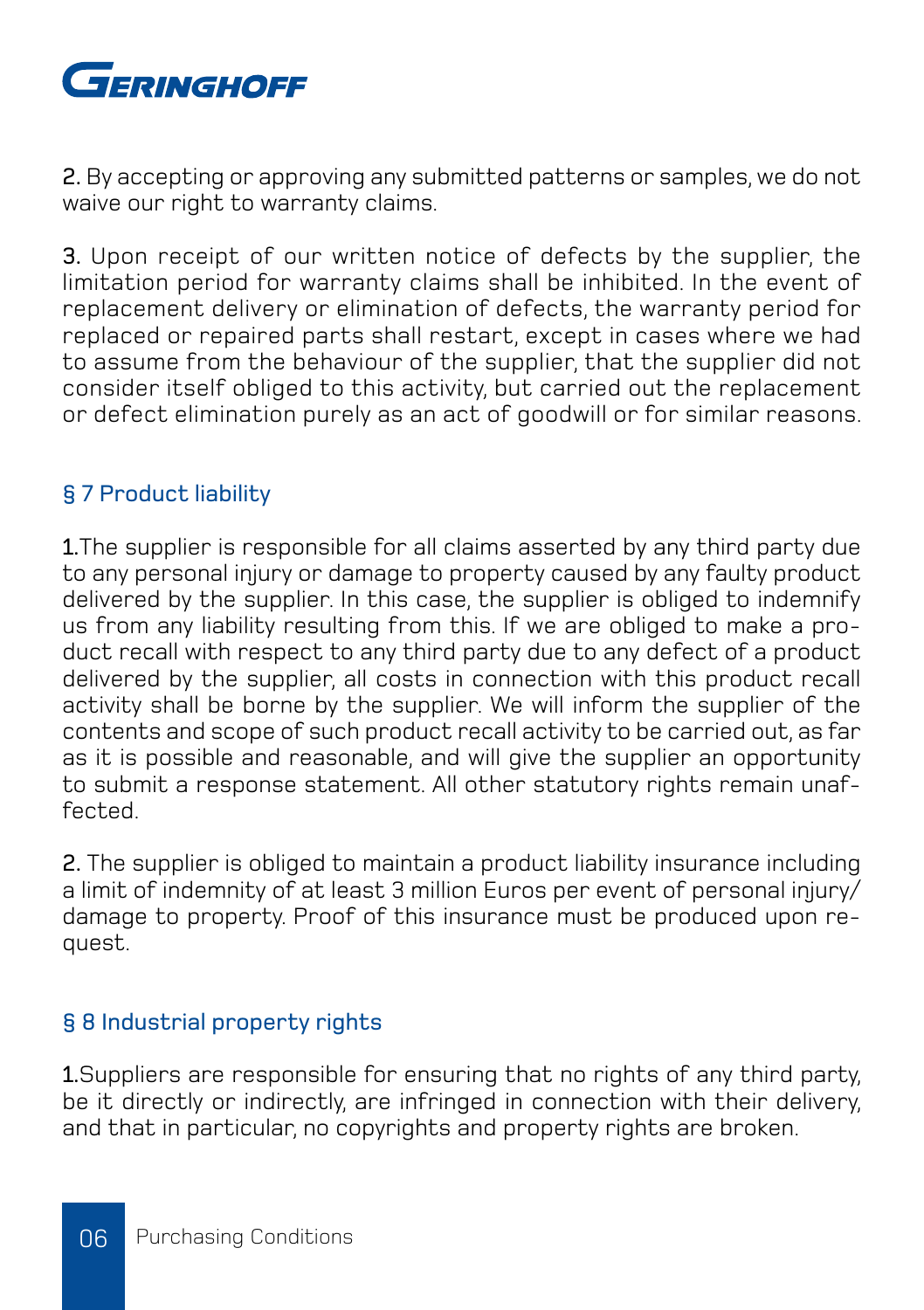

2. The supplier is obliged to indemnify us from all claims asserted by any third party against us due to any infringement of rights as specified in section 1 of this contract, and to compensate us for all expenses in connection with assertion of any such claims. This entitlement applies irrespective the fact, whether it is the fault of the supplier or not.

3. The supplier shall be obliged to immediately notify us if, according to the knowledge of the supplier, there is a possibility that any property right of any third party may be infringed by the goods the supplier has to deliver.

# § 9 Spare parts

1. The supplier is obliged to stock spare parts with respect to the products delivered to us for a period of at least 3 years after delivery.

2. If the supplier intends to discontinue the production of spare parts for products delivered to us, the supplier will notify our company immediately after making such decision on discontinuation.

#### § 10 Non-disclosure

1. The supplier is obliged not to disclose any of the conditions of purchase or any of the information and documents made available to the supplier for this purpose (including any samples, models, pictures, drawings, sketches and data) to any third party, and only to use them for execution of orders and for the purpose shared between the supplier and the principal in this context. The supplier shall immediately return all documents and knowledge after completion of orders upon our request.

2. This obligation acc. to section 1 does not cover any information and knowledge for which the supplier can prove that:

a. they were known to him prior to the date of receipt:

b. they were made available to the supplier by any authorised third party at any point in time;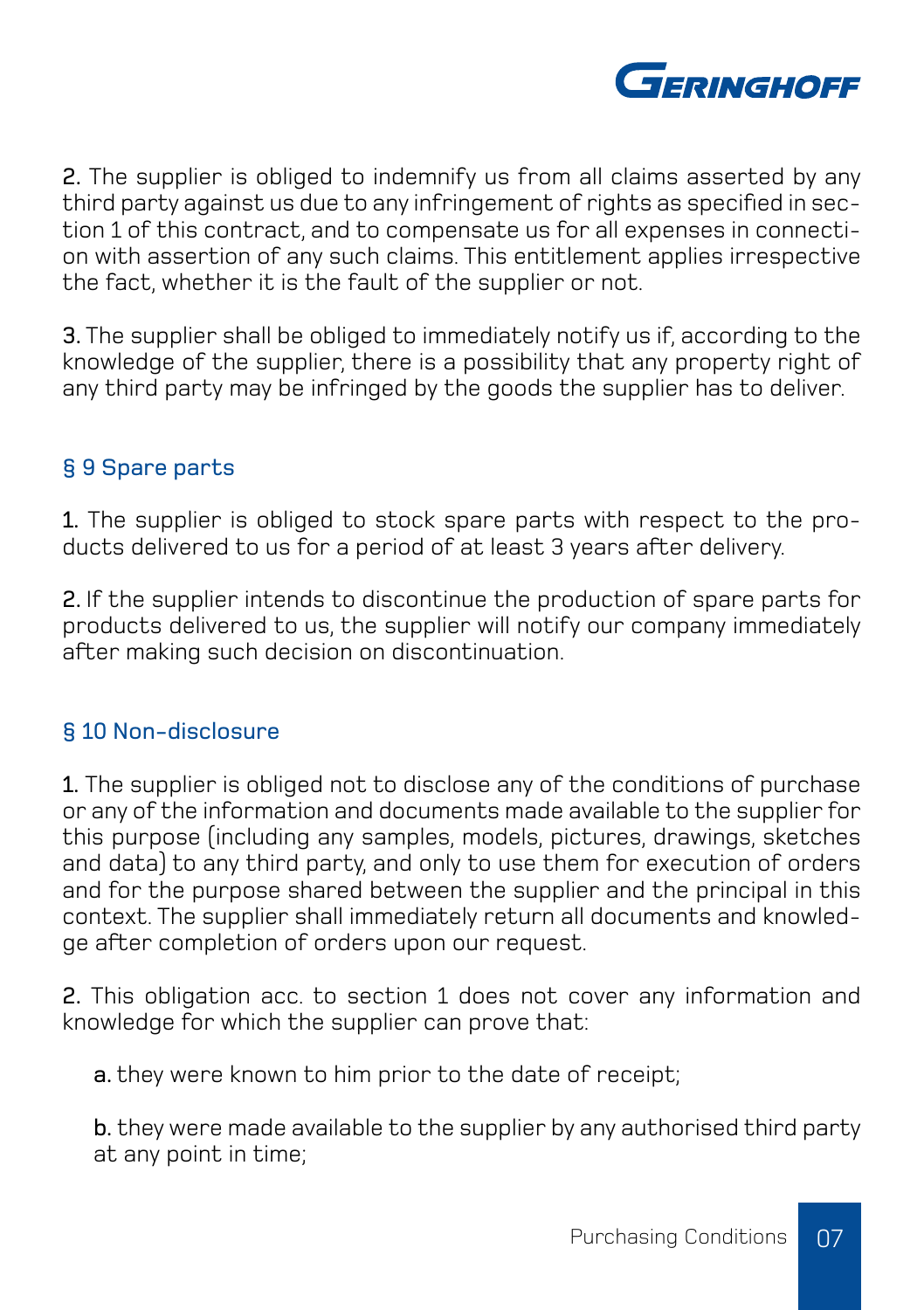

c. they were public knowledge or publicly accessible prior to the date of receipt; or

d. they became public knowledge or publicly accessible after the date of receipt, without the supplier being responsible for it.

3. The supplier may not indicate the business relationship between us and the supplier or exhibit any delivered goods manufactured for us in any advertisements materials, leaflets, etc without our prior consent.

4. The supplier must swear their sub-suppliers and employees to secrecy according to para. 10 of this contract.

# § 11 Assignment of claims

The supplier shall not be entitled to assign any claims resulting from this contractual relationship to any third party. This does not apply if the claims concern outstanding debts.

#### § 12 Place of fulfilment, jurisdiction, applicable law

1. The exclusive place of jurisdiction for all disputes arising from this contractual relationship is Ahlen in Germany.

2. The contracts concluded between our company and the supplier are subject to the law of the Federal Republic of Germany under exclusion of the United Nation's Convention on International Sale of Goods (CISG).

3. The place of fulfilment for delivery is the corresponding destination.

4. Should any part or provision of these General Conditions of Purchase be or become void, illegal or ineffective, this shall not affect any of the remaining provisions in any way.